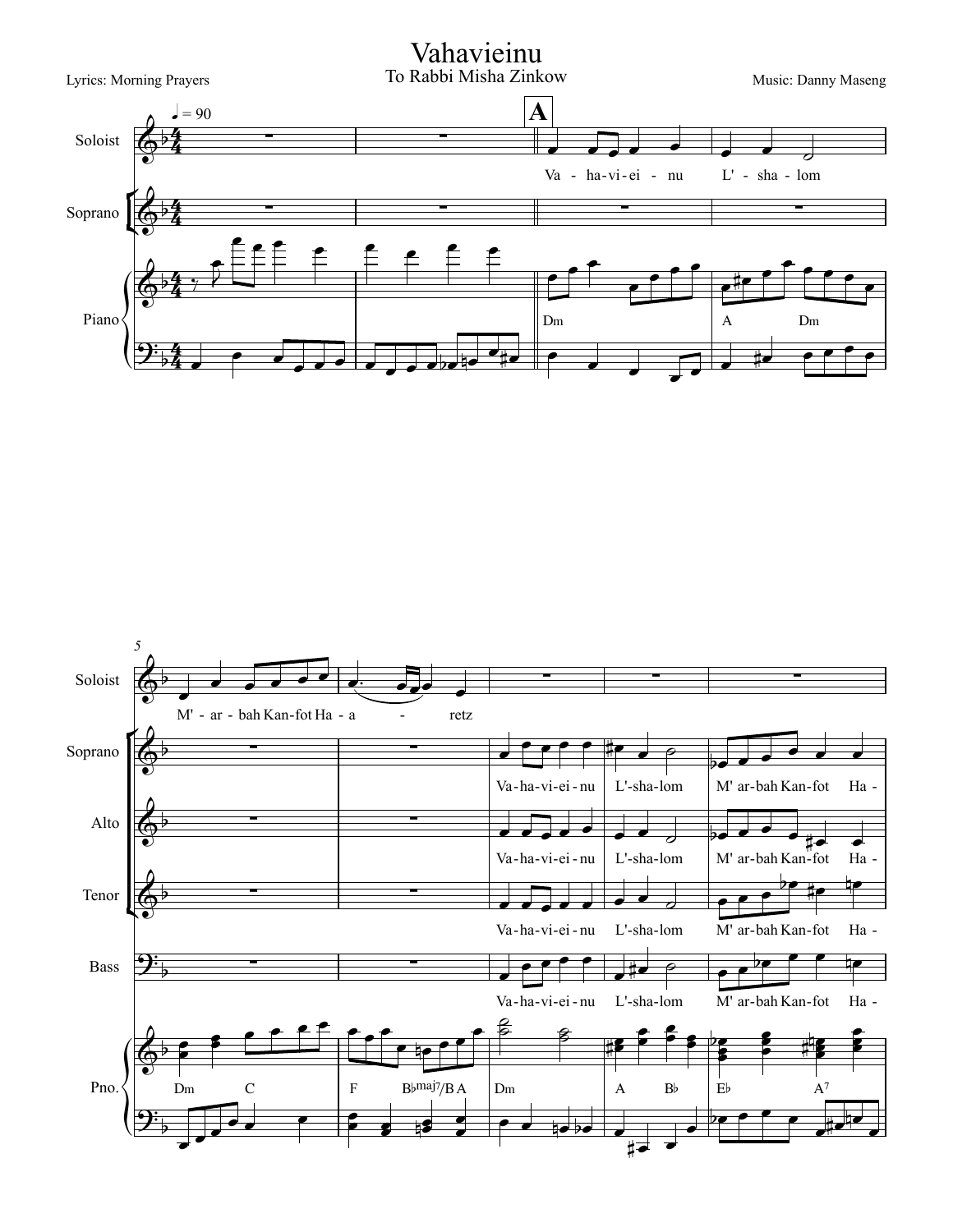



2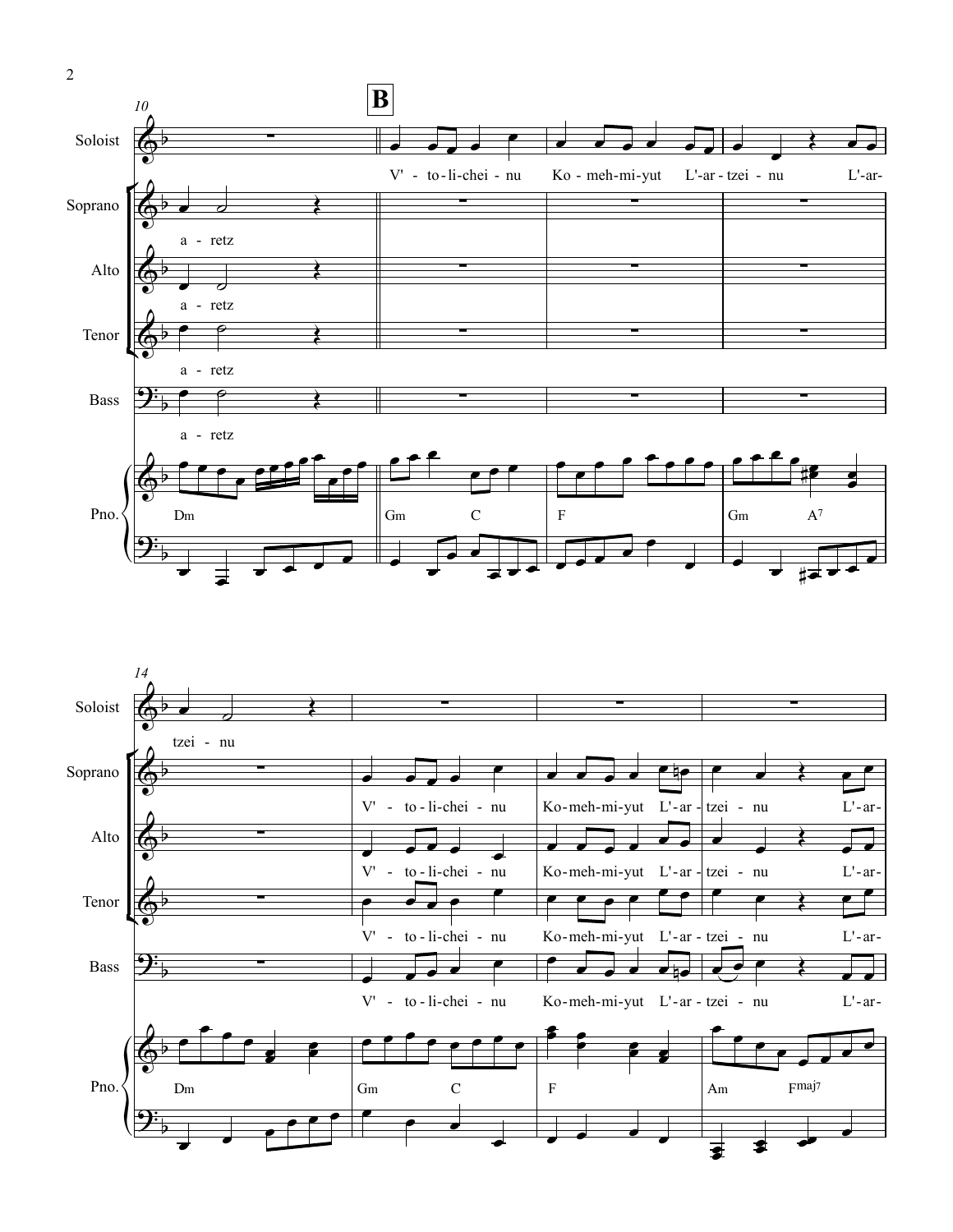

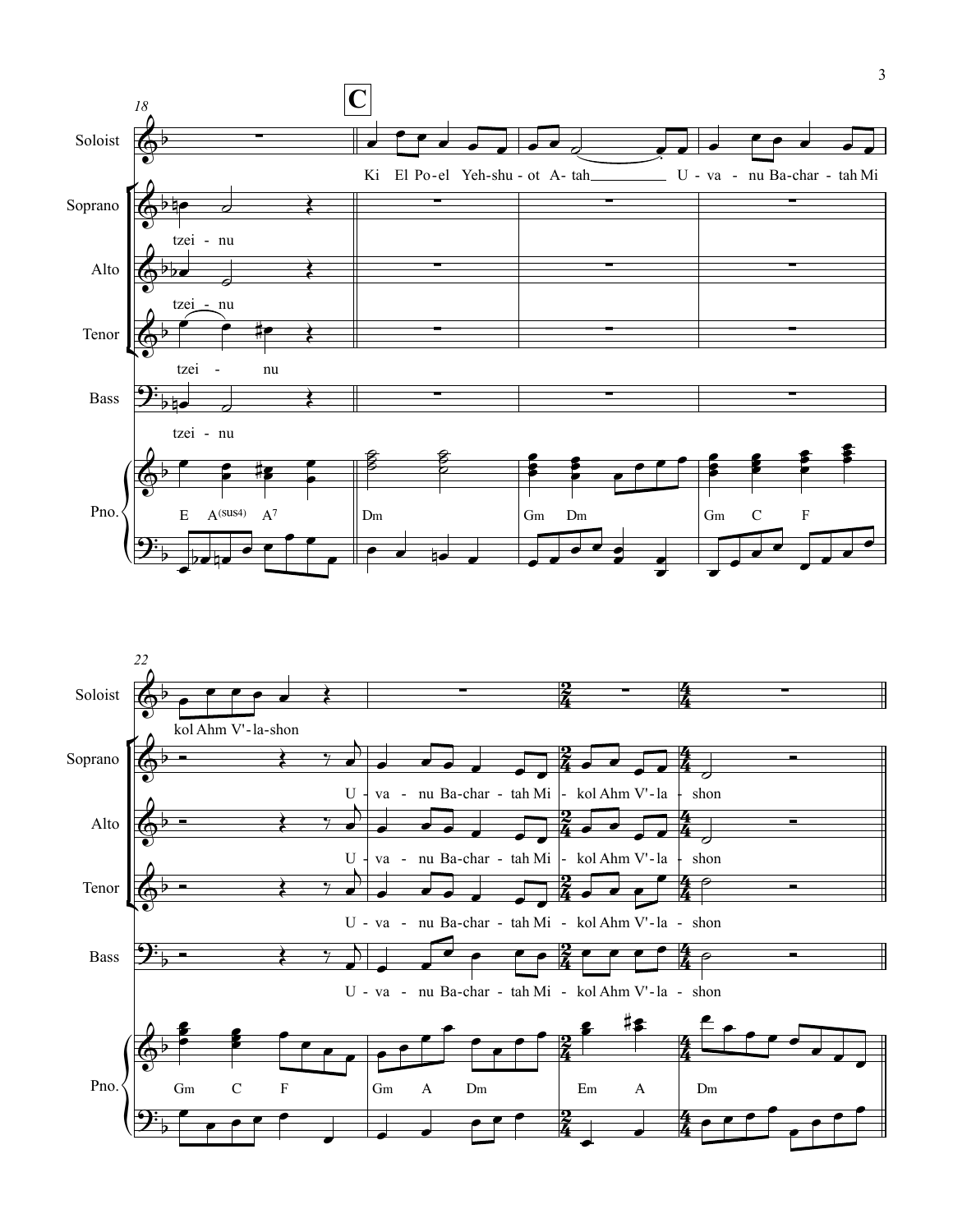

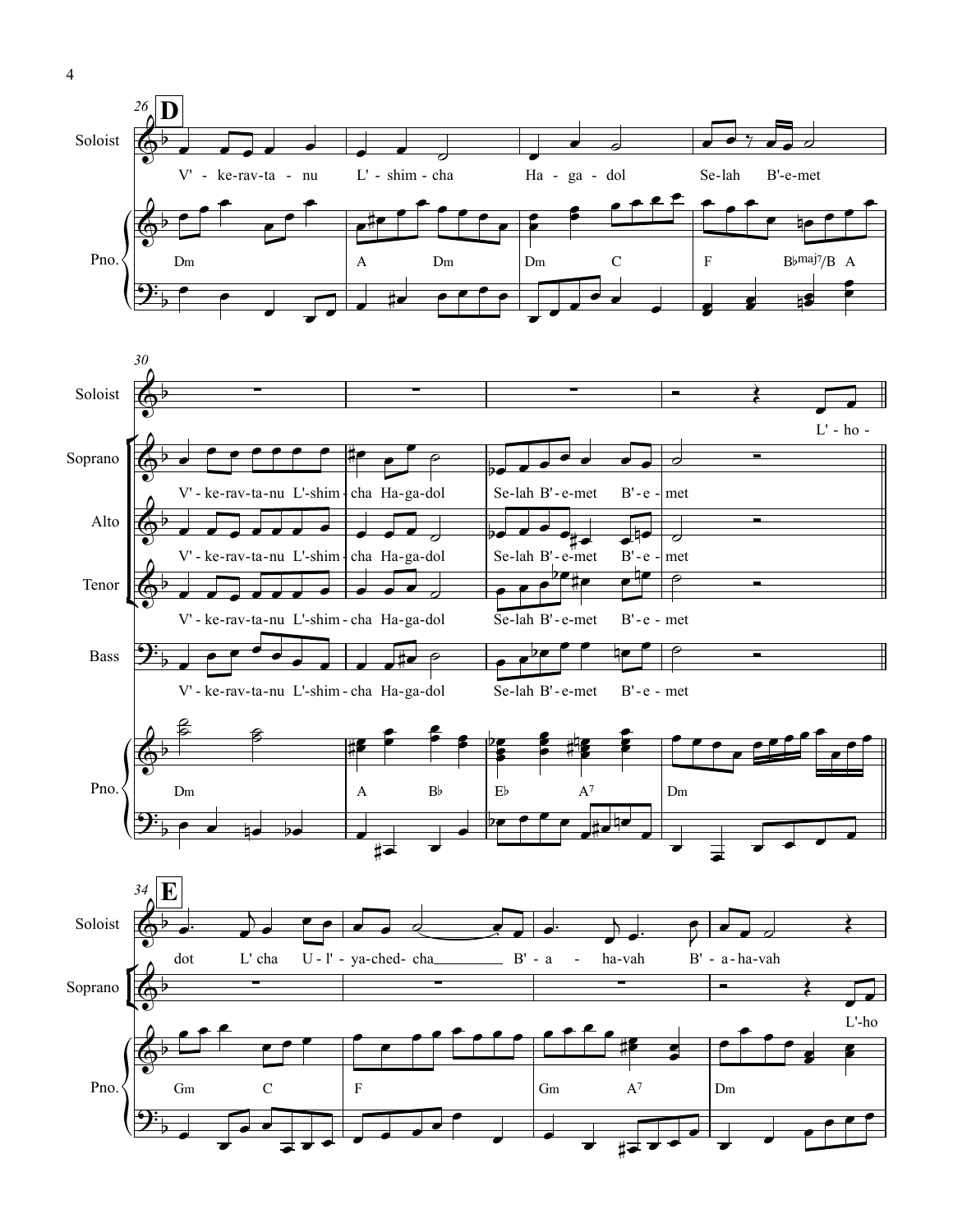